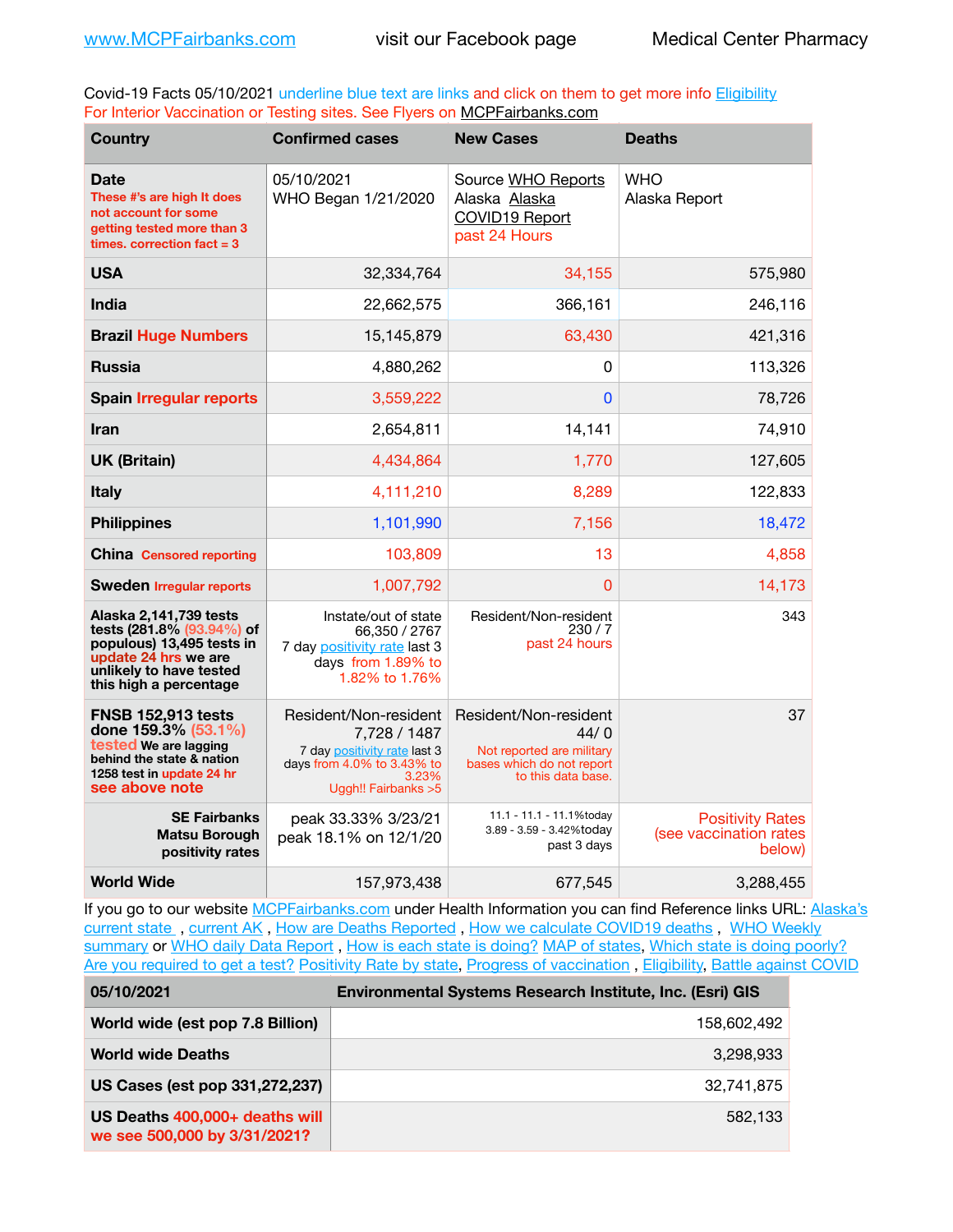## FDA has recommended a pause in the distribution of the Johnson and Johnson vaccine. Due to increase risks of blood thrombosis in young 18-48 y/o women.

Impact of COVID-19 on the US Healthcare system

Estimated US Population 331.3 million 197.8% (65.95%) have been tested (654.8 million) Estimated 5% of US population will test positive for Covid-19 16.56 million (currently 32.7 Million (9.89%) of population tested positive vs Alaska (8.73%) we have currently tested an est. 654.8 million based on 32.76 mill that have tested positive discount some of these numbers by 67% to account for multiple testing of same person.

If 8% will require hospitalization of the 16.56 million positive cases, we would need 1.325 million beds. Estimated by the American Hospital Association there are 800,000 staffed beds available.

The US has 2.8 hospital beds per 1000 our needs could be 56, China had 4.3, Italy 3.2, South Korea 12.3

The USNS Mercy and Comfort added 2,000 staffed beds, not ICU

Of these estimated to be admitted to ICU **860,000**, to ICU beds

 The Needs The US has 16,000 ICU beds we have 68,000-85,000 beds

US could need 299,000 beds with ventilators  $\leq$ 16,000 ventilators

**Summation:** Estimated needs could be 1.325 million hospitalized beds for just COVID-19 patients alone. If positives represents 5% of test run, then approximately 654.8 million have been tested, we have no idea how many tests have been run or how many multiple tests conducted on the same person, resulting in 32.7 million positive tests run with 582,133 with 1329 deaths in the past 72 hours, ave 2320/day. In AK, with 66,350 positive cases 8.73% of Alaska, 1,510 hospitalizations, and 343 deaths. Hospitalization rate is 2.28% of those that test positive, Death Rate 0.517% overall or 22.72% of those hospitalized. Those >60 y/o represent 15% of positive cases, yet represent 80% of deaths. 625,950 vaccines given equal approximately 288,320 (37.94%) completed series and 337,630 (44.43%) vaccinated once of population

Normal ICU stay 5-7 days, estimated ICU stay for COVID-19 2-3 weeks and they could tie up a ventilator for that length of time also, helping only 1/3 as many patients.

This is why we need to flatten the curve by social spacing and only essential travel.

Expected Death (these are just estimates based on other countries) if 5% of the US Population (16.56 million) test positive we are now at 29.137 million positive (8.8%) and if

1% die = 165,600 people

2% die = 311,200 people

3% die = 496,800 people

6% die = 993,600 people obviously we have passed the 1.325 million positive cases we are 29.137 million so if 5% of the US population (16.56 million) test positive and 6% of those die = 993,600 deaths if no vaccine, or if 3.09% (511,704) will die, but we are 104.8% of the way there in 52 weeks (1 year).

World wide death rate of positive tests actually 2.08%. The US is at 582,133 1.77% of those actually tested positive, that is 70% lower death rate than when we started in 3/2020 , started at 6%. But we are slipping Death % have gone from 1.67 to 1.82%. There are 7.8 Billion people in the world 331 million live in the US (4.2% of the world's population) 9.89% have tested positive. The US deaths represents 17.65% of the world's death numbers and 20.64% of worldwide confirmed cases.

In comparison to the flu in the US.

CDC Estimates. From 2010 to 2016, the flu-related death rate was between 12,000 and 56,000, with the highest season being 2012 to 2013 and the lowest being 2011 to 2012. Most deaths are caused by complications of the flu, including pneumonia or a secondary bacterial infection of the heart or brain. or 2,000 to 9,333 per year. In 2020 in the US has 19 million cases 180,000 hospitalized and 10,000 (0.052%) have died, typically it is 2% will die, compared to 1.77% with COVID19. 197.8% (US), 285.4% (Alaska), & 161.3% (Fbks) are still too few to protect us from future outbreaks. Experts feel that we need either need people to get infected with the virus and develop antibodies or get vaccinated to create immune antibodies to protect us, that we need >60% of the population to have positive antibody tests and preferably 70-90%, one expert felt they would not feel confident til >85% were positive, to give assurance (herd immunity) in order to go without masks and social distancing. NY City seems to have the highest number at 20%. Testing is so important. Currently we are testing at 45.00 Million tests per month. At this rate to test everyone once it will take 7.29 months or over 0.59 years. To test 3 times it would take 21.87 months or 1.77 years

The [Flu](https://lnks.gd/l/eyJhbGciOiJIUzI1NiJ9.eyJidWxsZXRpbl9saW5rX2lkIjoxMDMsInVyaSI6ImJwMjpjbGljayIsImJ1bGxldGluX2lkIjoiMjAyMTAyMjYuMzYwNDA3NTEiLCJ1cmwiOiJodHRwczovL3d3dy5jZGMuZ292L2ZsdS93ZWVrbHkvb3ZlcnZpZXcuaHRtIn0.ePMA_hsZ-pTnhWSyg1gHvHWYTu2XceVOt0JejxvP1WE/s/500544915/br/98428119752-l) (Influenza kills approximately 1-2% of those infected ([1.6% positivity in Alaska](http://dhss.alaska.gov/dph/Epi/id/SiteAssets/Pages/influenza/trends/Snapshot.pdf) zero deaths for flu), SARS killed 800 people total, COVID19 appears to kill 1.77% > 582,133 of those that test positive (9.86% of US COVID) or 13% less deadly than the flu and seems to be more contagious. (Seems to spread more readily) Flu [rates dropped from 300 to single digits this year](https://lnks.gd/l/eyJhbGciOiJIUzI1NiJ9.eyJidWxsZXRpbl9saW5rX2lkIjoxMDEsInVyaSI6ImJwMjpjbGljayIsImJ1bGxldGluX2lkIjoiMjAyMTAyMjYuMzYwNDA3NTEiLCJ1cmwiOiJodHRwOi8vZGhzcy5hbGFza2EuZ292L2RwaC9FcGkvaWQvUGFnZXMvaW5mbHVlbnphL2ZsdWluZm8uYXNweCJ9.oOe3nt2fww6XpsNhb4FZfmtPfPa-irGaldpkURBJhSo/s/500544915/br/98428119752-l) note the start of mask wearing impacted flu numbers.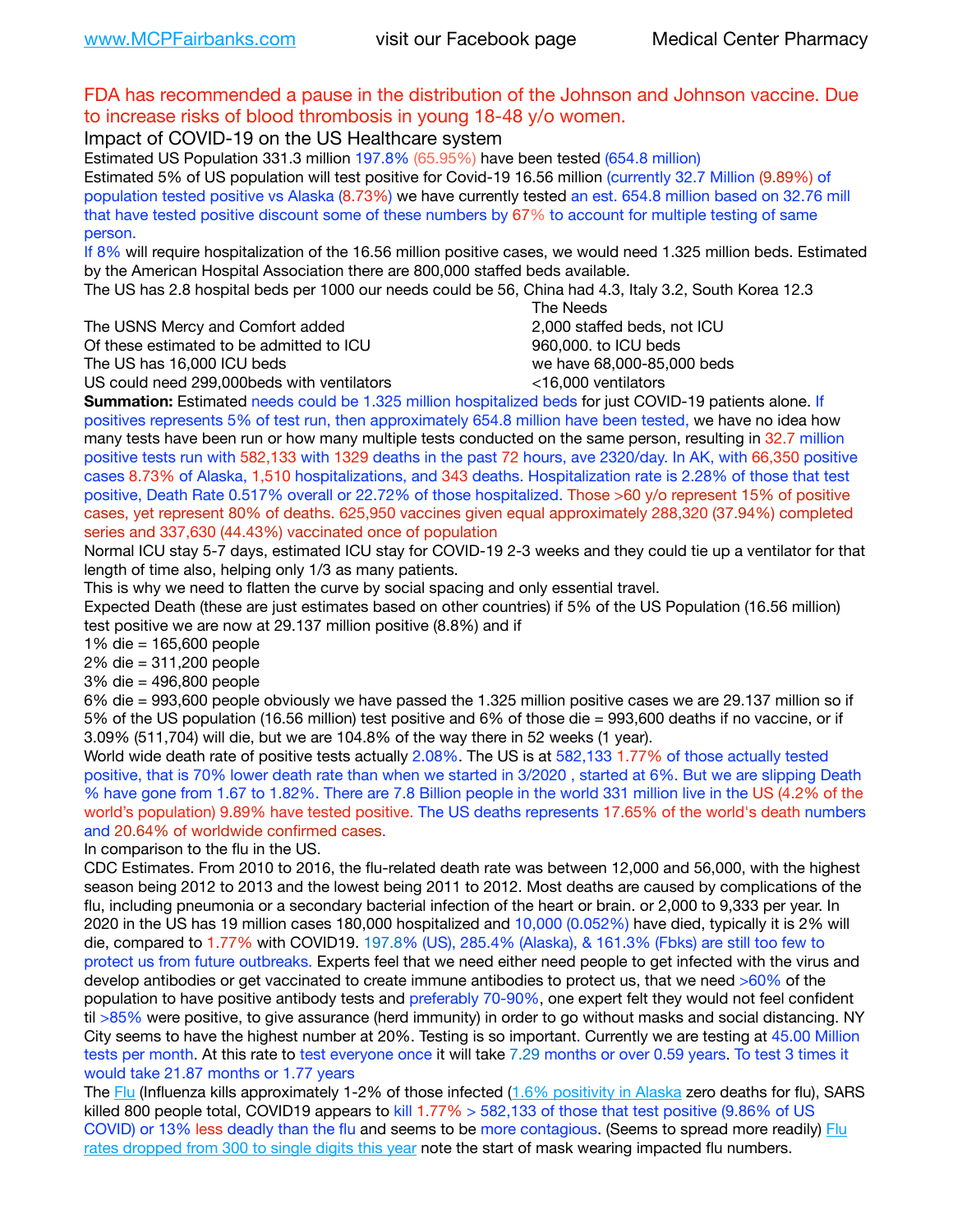Alaska has 66,350 so far, 7,728 in Fairbanks or 1 of every 9 of Alaskans, and with 37 of 343 deaths 1 in 9, the first case was transient foreign airline crew member. Interesting, the Source of Alaska's SARS-Cov2 virus originated not from East Asia by travelers or the west coast (Washington where it was first observed) , but came from the east coast of the US, and they were inoculated first from Europe, accordingly from New York's Governor and CDC. Currently 36 Variants known, only 6 of major concern in the US. (Europe's (china's)) Primary, plus an Ohio variant (COH.20G/501Y), California, [UK](https://www.cdc.gov/coronavirus/2019-ncov/transmission/variant-cases.html) (B.1.1.7), (7) South African (1.351), and (2) Brazil (P.1), we have seen 5, Europe's (China) [variant,](https://www.webmd.com/lung/news/20210318/cdc-who-create-threat-levels-for-covid-variants?ecd=wnl_cvd_031921&ctr=wnl-cvd-031921&mb=kYbf7DsHb7YGjh/1RUkcAW0T6iorImAU1TDZh18RYs0=_Support_titleLink_2) California, Brazil, UK, South Africa, in Alaska so far, the last 3 in particular as they have a 50% increase in transmissibility vs 20% in the others over the China variant.

**Best practice protection** is good personal Hygiene do not touch eyes, nose, mouth, wash hands frequently for at least 20-30 seconds, before you touch your face, and observe personal spacing of 6-18 feet. Remove your shoes in your house, frequently clean surface areas, let the cleaner sit 15-20 sec before wiping off. **We are recommending to wear any kind of mask.**

Drug treatment is being researched, but as yet not been verified, only suggested. Best to isolate those sick and isolate those most susceptible (old and preconditioned with risk factors)

**Risk factors:** Cardiovascular disease (56.6%), Obesity (41.7%), Diabetes (33.8%), age >60, respiratory problems, especially smokers or those who vape, High Blood Pressure

If you have been exposed self isolate for 2-4 weeks

One episode in China, a man tested negative for 27 days before showing symptoms. So Isolation may want to be considered up to 4 weeks not just 10-14 days.

Italy 1 in 10 positive cases admitted to ICU due to Hypoxic failure requiring mechanical ventilation. In NY it was 1 in 7 that required hospitalization, of the 5700 hospitalized 2634 were discharged (79% (2081)) or added (21%(553)), 9 in 10 put on a ventilator died.

Public policy development and education is important. **How Long does Covid-19 stay on objects** Air (droplets in air, sneeze/cough) up to 3 hours Copper 4 hrs

| <b>CODDEL</b>             | 4 111 5  |                            |  |
|---------------------------|----------|----------------------------|--|
| skin (SARS-COV2)          | 9.04 hrs | (Influenza virus 1.82 Hrs) |  |
| droplets on skin (sneeze) | 11 hours |                            |  |



| Cardboard (Amazon Box)           | 24 hrs   |
|----------------------------------|----------|
| Plastic surfaces/Stainless Steel | 72 hours |

Updated graph numbers.



Days Since Onset of Symptoms

Vaccination in Alaska by Age



| Project outward                |  |                        |
|--------------------------------|--|------------------------|
| Exhalation can spray           |  | 1.5 m $(4.9$ ft)       |
| spittle (droplets)             |  |                        |
| Coughing                       |  | $2 \text{ m}$ (6.6 ft) |
| Sneeze                         |  | 6 m (19.7 ft)          |
| Development of immune response |  |                        |
|                                |  |                        |

Early viral testing tests to see if you currently have the virus.

Later antibody testing tells us if you have been exposed and survived. But does not tells us if you have immunities to the virus. We will need to have both tests done in order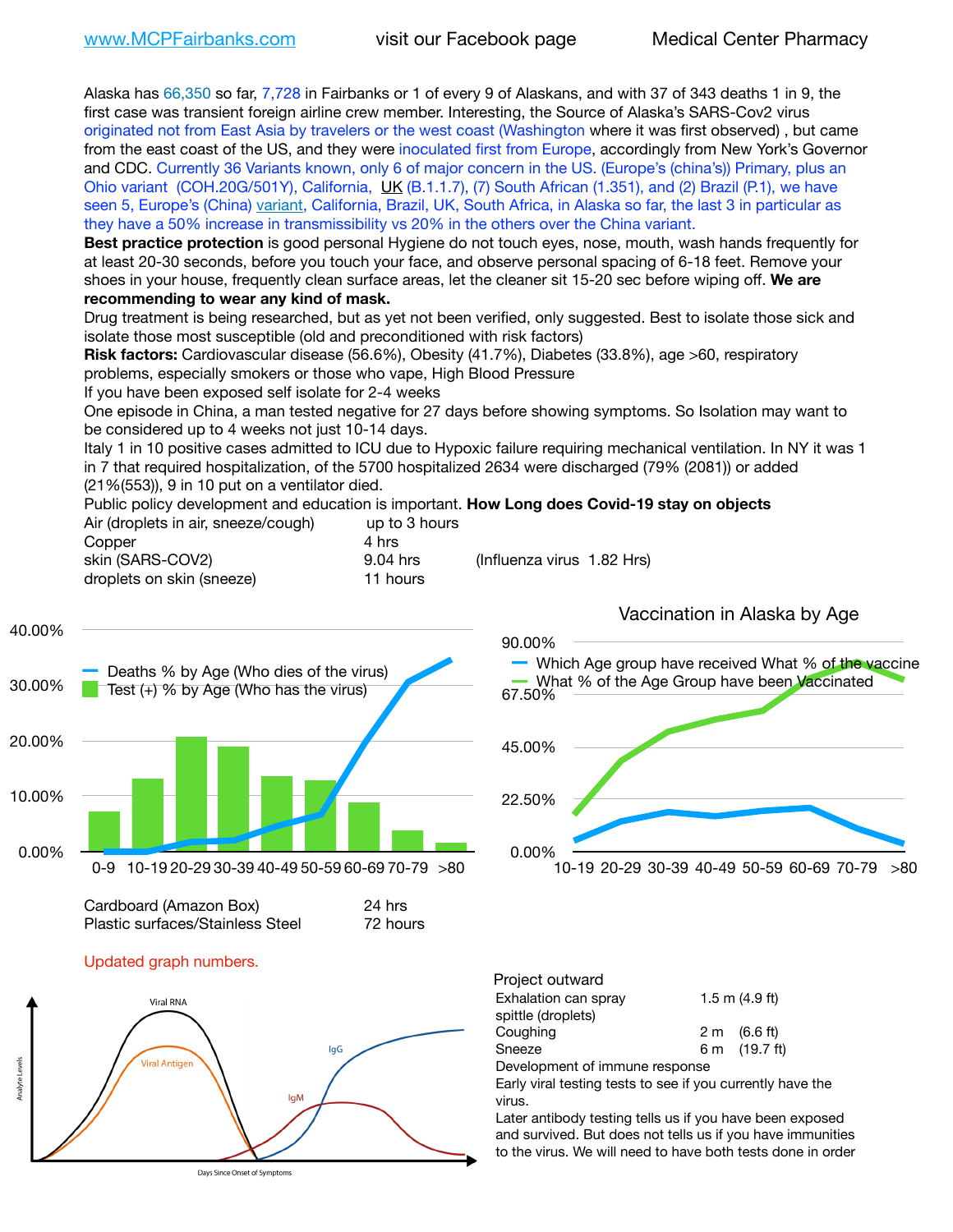to open the community..

Viral Antigen and Viral RNA tells us you have the disease and can spread the disease and can or are currently sick. IgM (short term) and IgG (long term antibodies) tells us you have experienced the virus or had the vaccine, and got over it. You may be resistant if your [antibody levels](https://www.cdc.gov/coronavirus/2019-ncov/lab/resources/antibody-tests.html) are high enough. [Current](https://l.facebook.com/l.php?u=https://www.itv.com/news/2020-10-26/covid-19-antibody-levels-reduce-over-time-study-finds?fbclid=IwAR3Dapzh1qIH1EIOdUQI2y8THf7jfA4KBCaJz8Qg-8xe1YsrR4nsAHDIXSY&h=AT30nut8pkqp0heVuz5W2rT2WFFm-2Ab52BsJxZZCNlGsX58IpPkuVEPULbIUV_M16MAukx1Kwb657DPXxsgDN1rpOQ4gqBtQsmVYiWpnHPJo2RQsU6CPMd14lgLnQnFWxfVi6zvmw&__tn__=-UK-R&c%5B0%5D=AT1GaRAfR_nGAyqcn7TI1-PpvqOqEKXHnz6TDWvRStMnOSH7boQDvTiwTOc6VId9UES6LKiOmm2m88wKCoolkJyOFvakt2Z1Mw8toYWGGoWW23r0MNVBl7cYJXB_UOvGklNHaNnaNr1_S7NhT3BSykNOBg) [View of antibodies/immunity](https://www.livescience.com/antibodies.html)[.](https://www.itv.com/news/2020-10-26/covid-19-antibody-levels-reduce-over-time-study-finds) We have tested currently 285.4% (95.1%) of the Alaskan population and over little over 197.8% (65.95%) of the US population, discount these numbers by 67% to reflect multiple testing of the same person. To be safe, we need at least 25% to see if we are making progress, [60%](https://www.jhsph.edu/covid-19/articles/achieving-herd-immunity-with-covid19.html) to [barely qualify](https://www.nature.com/articles/d41586-020-02948-4) to be safe, and [70-90%](https://www.mayoclinic.org/herd-immunity-and-coronavirus/art-20486808) to be assured we will not see a second wave of sickness. Some experts will [not feel safe til we are at 85%.](https://www.bannerhealth.com/healthcareblog/teach-me/what-is-herd-immunity)

Three types of clinical laboratory COVID-19 or SARS-CoV-2 tests are being developed:

Molecular Gene sequencing (current method), Viral antigen (testing parts of the virus), Host antibody tests (serology). They detect the virus in different ways.

Mask & [Mask Usage:](https://www.nationalgeographic.com/history/2020/03/how-cities-flattened-curve-1918-spanish-flu-pandemic-coronavirus/) N95 filter out 95% of the particles in the air 3 microns in size or larger.

Mold sizes are about 10-12 microns in size. Bacteria are larger, so is dust

Gas molecules and viruses are smaller. PM2.5 are 2.5 microns in size.

**Viruses** can be 1 micron in size, 0.3 micron in size, or 0.1 microns in size, so they **will pass right through**. **We recommend wearing any mask, the mask may provide up to 5 times the protection** ver **wearing no mask at all**. It still **does not protect** the wearer from contracting the infection, it **can inhibit** the spreading, something is **better than nothing at all**.

**Remember there is a clean side ( the side towards you) and a dirty side,** the side to the contaminated air is dirty. If you are COVID positive then this is reversed. When handling the mask, do not touch the dirty side and then touch your face, Wash properly your hands first after touching the dirty side before touching your face. If you are infected the dirty side is the inside surface of the mask. Wash your homemade mask in hot water wash >133F (for at least 10 minutes) and rinse to sanitize with high heat >133F Plus and a weak bleach or peroxide (not Both) the mask. Daily if possible. If you are a frontline health care provider with a homemade fabric mask 2 hours. Do not touch the dirty side.

**Alcohol solutions** should be 60-80% alcohol **70%** is optimal. **Keep wet and rub 30 seconds**, or Happy Birthday song sung 3 times. **Hydrogen peroxide diluted to 2%** or 4 teaspoonful per quart of water (20ml per 946ml) Bleach the same ratio **Vinegar and ammonia are good cleaning agents, but not disinfectants**. **Do not mix** any of these agents together, toxic fumes can result. **Disinfectants, in order to be effective**, should remain on the applied surface, to be cleaned moist **(wet) for 30 seconds to 4 minutes** depending on material. Caution may dissolve glue or adhesives or bleach and discolor items, check with manufacturers. Do not let it get inside electronic devices. UV (10 minutes), [UV light](http://www.docreviews.me/best-uv-boxes-2020/?fbclid=IwAR3bvFtXB48OoBBSvYvTEnKuHNPbipxM6jUo82QUSw9wckxjC7wwRZWabGw) only kills where it can see.

#### **Myths**

Taking hot baths, using colloidal silver, eating garlic soup, gargling with bleach are not proven to be effective. We have already seen using chloroquine taking the wrong form in the wrong dose can be fatal, one death and one critically injured. (see Arizona couple after listening to the president)

**We have heard of all kinds of cures.** To date there is no curative or preventative treatments, only supportive therapy. At this point there is **no proof** that Quinine, zinc, Hydroxychloroquine, Chloroquine, or Vitamin C works. As they say wives-tale at best, *irresponsible reporting most likely*. We have seen no information that they work, ineffective dosing issues, over-dosing issues, permanently killing the senses of smell or taste, inappropriate usage, cardiac arrhythmias, and death from the usage of these agents have been reported.

The virus may die out with heat of summer, or cold weather, this is a myth, There are a couple of studies at show the virus can withstand 98F. We know the body tries to use up to 104F to potentiate our immune system, to kill viruses. Taking NSAID, Aspirin, Ach-Inhibitors, Arb's and you get the COVID-19 infection are not contraindicated and no clinical evidence that says you should stop any of these classes of medications. It would be misguided and ill advised if you did so In other words, Unless your doctor makes changes, keep taking your medications unless told to do otherwise.

As of 12/21/20, DHSS is aware of 11 reports regarding possible allergic reactions from Alaska's hospitals to CDC: Bartlett Regional Hospital (8), Providence Alaska (2) and Fairbanks Memorial Hospital (1). Two were identified as anaphylaxis and one of those resulted in hospitalization for ongoing monitoring. In the other three cases, symptoms were mild and not considered anaphylaxis. Symptoms have resolved in all cases and the hospitalized patient has been discharged and is doing well. The CDC said there appears to be no obvious geographic clustering of these reactions, nor was a specific production lot involved. People who experience anaphylaxis after the first dose should not receive a second dose, according to CDC recommendations.

For being one of the first in that nation to start vaccinating those <16y/o, we have slowed down vaccinations to where we are way behind. Fairbanks in particular, the positivity rate is extremely High, at 7.33%, compared to the rest of the other regions of the state, Fairbanks ranks 4th poorest in vaccinations. More people are getting sick more frequently. Soon we will have more deaths.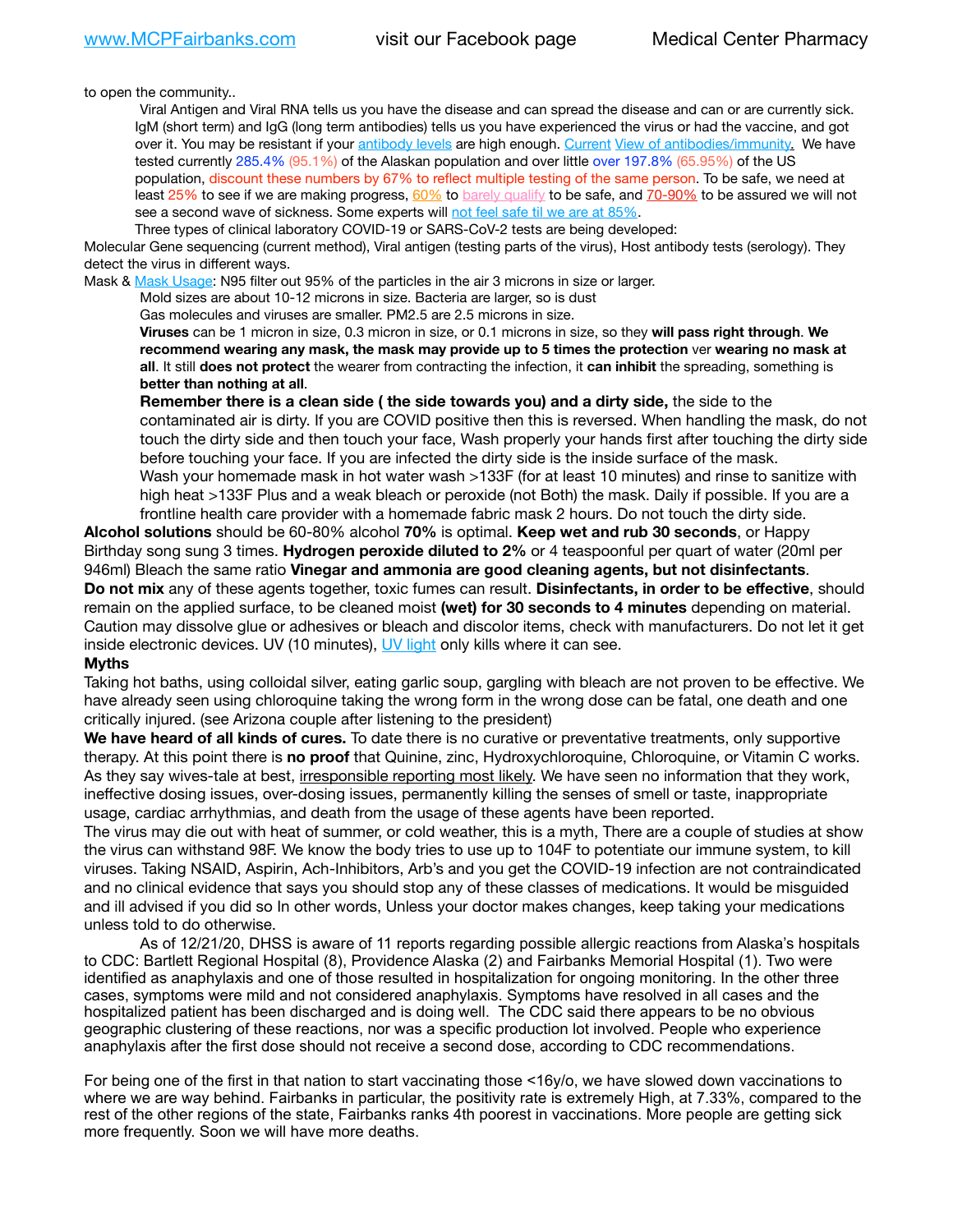| <b>Conflict</b>                                          | Combat<br><b>Death</b> | Past 72<br>hours |
|----------------------------------------------------------|------------------------|------------------|
| <b>Revolutionary War</b>                                 | 8,000                  |                  |
| Civil War                                                | 214,938                |                  |
| <b>World War I</b>                                       | 53,402                 |                  |
| <b>World War II</b>                                      | 291,557                |                  |
| <b>Korean Conflict</b>                                   | 33,686                 |                  |
| <b>Vietnam</b>                                           | 47,424                 |                  |
| <b>Gulf War</b>                                          | 149                    |                  |
| Afghanistan                                              | 1,833                  |                  |
| <b>Iraq</b>                                              | 3,836                  |                  |
| <b>1918 Flu</b>                                          | 675,000                |                  |
| 9/11 deaths                                              | 2,977                  |                  |
| <b>COVID19 deaths from</b><br>1/20/2020 to<br>05/10/2021 | 582,133                | 1,329            |

Check our website [www.MCPFairbanks.com](http://www.MCPFairbanks.com) for the 13 testing sites in the interior of Alaska.

Alaska is in Phase 2, Where everyone over the age of 16 years old qualify to receive the vaccination. Those under the age of 16 will be announced at a later time, pending research results from The companies producing the vaccines and the FDA approval process. Be sure to keep and save your proof of vaccination cards as you may need it for travel purposes in the future.

Gao Fu, the director of the China Centers for Disease Control, admitted on 4/10/2021 that the country's vaccines don't exactly give Covid-19 a knockout blow. One study from Brazil found that the vaccine from the Chinese company Sinovac was 50.4% effective, compared to Pfizer's 97%. Fu said the government is looking for ways to boost effectiveness.

# Many Alaskans live with underlying health concerns

You can not change your age but you can affect change with other risk factors. Nov. 17, 2020 for more information check out **[Alaska DHSS Insights](http://dhss.alaska.gov/dph/Epi/id/Pages/COVID-19/blog/20201117.aspx)** 

Epidemiologists within the Section of Chronic Disease Prevention and Health Promotion analyzed reports from about 8,500 randomly-selected Alaska adults who participated in the annual [Behavioral Risk Factor Surveillance System \(BRFSS\)](http://dhss.alaska.gov/dph/Chronic/Pages/brfss/default.aspx) telephone survey between 2016 and 2018. About 67% of Alaska adults — two out of three — have at least one of the following ongoing health concerns that have been shown to increase chances for serious illness from COVID-19:

- 46% of Alaska adults are current or former smokers
- 32% have obesity BMI >30.0
- 8% have type 1 or type 2 diabetes
- 6% have chronic obstructive pulmonary disease (COPD)
- 5% have heart disease or have had a heart attack
- 2% have chronic kidney disease

## **Older age and other health concerns can lead to COVID-19 complications**

The CDC lists other factors that increase chances for serious illness from COVID-19 infection. [Age is one of them](https://www.cdc.gov/coronavirus/2019-ncov/need-extra-precautions/older-adults.html). Even in the absence of any other risk factors, older age increases someone's chances of serious health problems related to COVID-19. In Alaska, about 15% of adults are ages 65 years or older. If you consider older age and underlying health conditions, 71% of Alaska adults are at increased risk for serious illness from COVID-19.

This estimate is likely an undercount, given that [strong evidence links other known health concerns with severe COVID-19](https://www.cdc.gov/coronavirus/2019-ncov/need-extra-precautions/people-with-medical-conditions.html) illness. Those health concerns include currently having cancer and sickle cell disease, as well as having had an organ transplant. The BRFSS survey does not measure the number of Alaska adults with those conditions.

There is some evidence that [other conditions also may increase chances of serious COVID-19 illness](https://www.cdc.gov/coronavirus/2019-ncov/need-extra-precautions/evidence-table.html). Two of those problems include high blood pressure and asthma. Those conditions affect a significant number of Alaska adults. Almost 1 out of 3